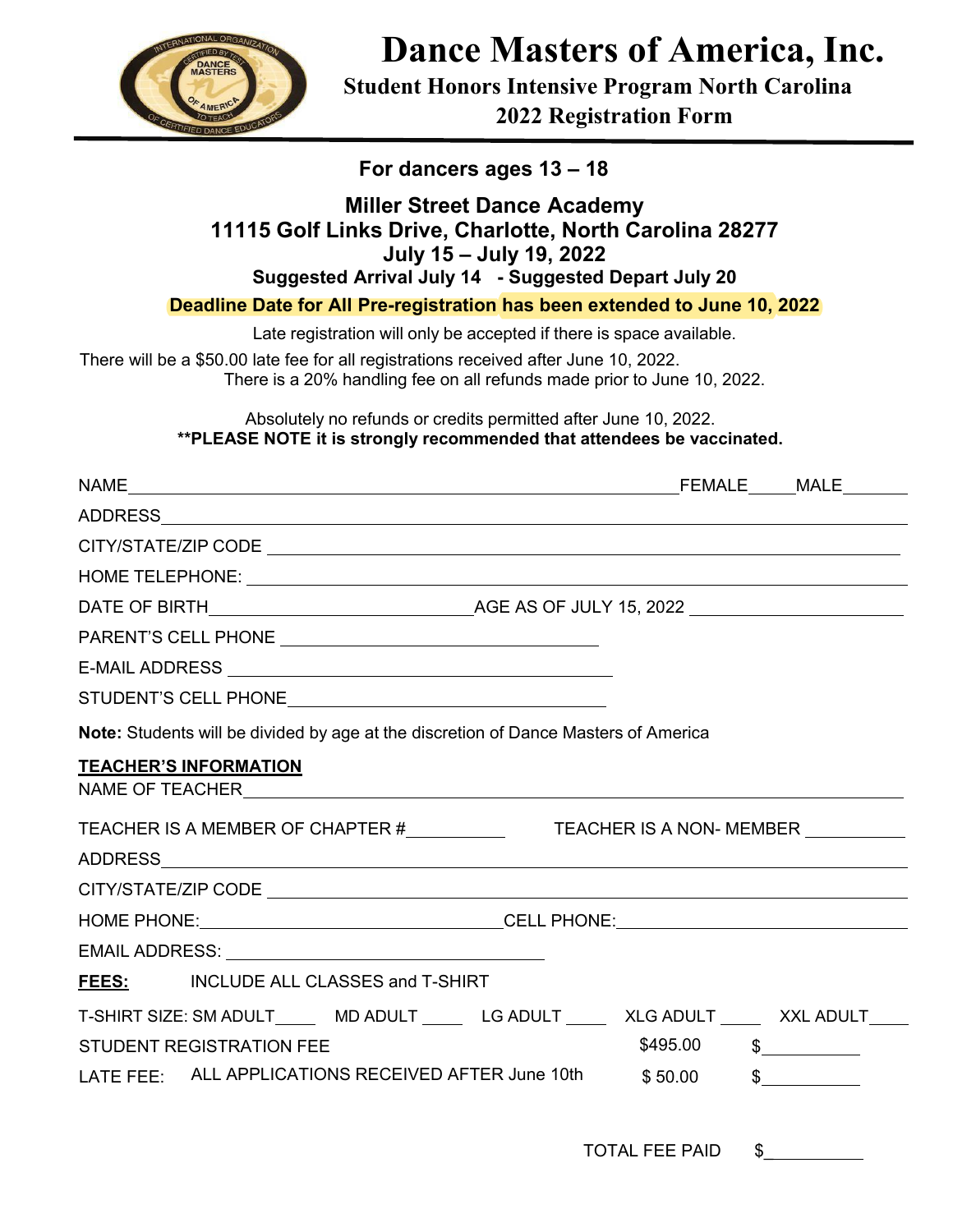## **MEDICAL AUTHORIZATION**

That I, That I, the parent and legal guardian of

a minor child (under the age of eighteen (18) years of age) give my permission to Dance Masters of America, Inc., the Officers of the Organization, Directors and Assistants of the Student Honors Intensive Program to obtain whatever medical and/or hospital care and treatment may be deemed necessary while on-site of classes from July 15, 2022, to July 19, 2022.

Dated:

SIGNATURE OF PARENT/GUARDIAN

\*A **DOCTORS NOTE** stating the attendee is fit to actively participate in the program **is REQUIRED WITH THIS APPLICATION.**

# **DANCE MASTERS OF AMERICA S.H.I.P. ATTENDEE AGREEMENT**

In consideration for being accepted into the Dance Masters of America Student Honors Intensive Program the undersigned, jointly and severally do hereby release the Dance Masters of America, Inc., the Officers of the Organization; the Directors and Assistants of the SHIP Program; the faculty; Miller Street Dance Academy from any and all claims for damages, or for injuries which the Attendee may sustain while participating in any and all activities with the Dance Masters of America S.H.I.P. program.

Signature of Parent/Legal Guardian Signature of Attendee (if 18 years of age)